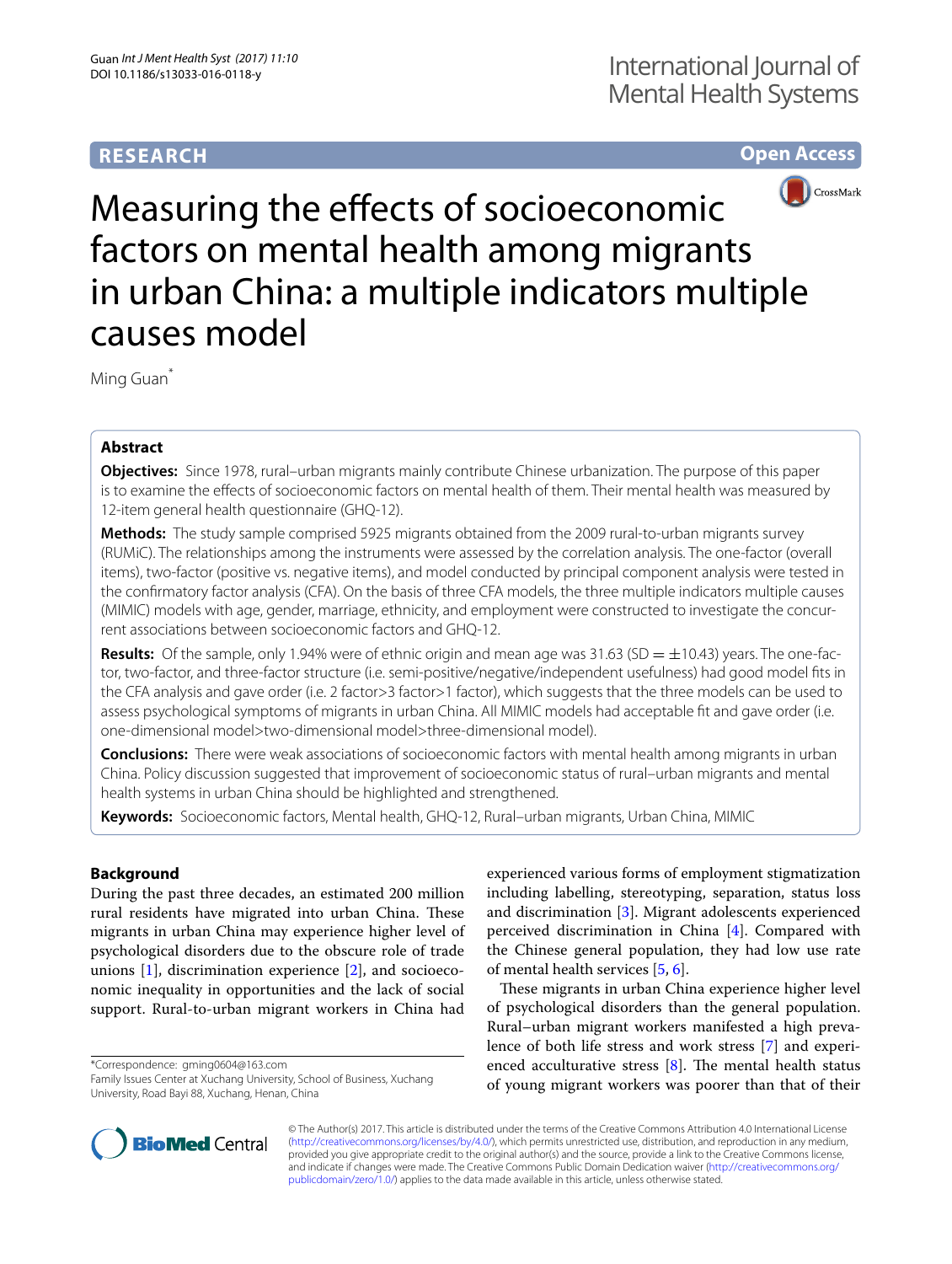local counterparts [\[9](#page-8-8)]. It indicated a higher prevalence of depression symptoms among migrant workers comparing to general population  $[10]$  $[10]$ . Chinese migrant workers had more severe psychological symptoms than the general population, and thus, appear to experienced higher level of psychological distress [[11\]](#page-8-10). Seen as a major public health issue, loneliness was prevalent in Chinese service industry rural-to-urban migrant workers [\[12\]](#page-8-11).

Rural-to-urban migrants had their own mental health trajectories [[13\]](#page-8-12). The socioeconomic factors, including age and marital status, were influential factors for depression scores among migrant workers [[14](#page-8-13)]. A study conducted in Guangzhou city, China indicated that different vocation, sex, and working years might interfere with the psychological states among migrant workers [[15\]](#page-8-14). With regards to employment, mental health status of unemployed migrant workers in Eastern China was poorer than the national adult norm [[16](#page-8-15)]. Studies conducted in Shanghai, China suggested that financial and employment difficulties [[17\]](#page-8-16) and marital status [\[18](#page-8-17)] contributed substantially to the mental health of migrant workers. Regarding age, there was mental health gap between older and younger migrants [[19\]](#page-8-18). The self-reported mental health status in migrant workers was poor and was associated with age [\[20\]](#page-8-19). Migrant children reported more internalizing and externalizing mental health problems and lower life satisfaction than local peers [\[21](#page-8-20)]. Considering gender, rural-to-urban female migrant workers had a lower quality of life compared to the general population [[22\]](#page-8-21). Another study conducted in Shenzhen, China indicated that 24% of female migrant workers had poor mental health [\[23](#page-8-22)].

Also, the early studies reported socioeconomic factors contributed to mental health status in the international academic communities. For example, the importance of psycho-social factors was emphasized in determining common mental disorders in the general practice [\[24](#page-8-23)]. Ethnic disparities in health started early in life [[25\]](#page-8-24). Work could play in enhancing mental well-being [[26\]](#page-8-25). Permanent employees in future temporary employment had poorer mental health than stable employees [[27\]](#page-8-26). Socioeconomic disparities existed for older adults, and poor oral health diminished quality of life [[28](#page-8-27)]. Hence, it may be an interesting matter to consider the link between socioeconomic factors and mental health in migrants in urban China.

Mental health of migrant workers is an important public health issue in China. Compared to overseas studies, children of migrant workers suffered from symptoms of separation anxiety, depression and generalized anxiety disorder [\[29](#page-8-28)]. The migration was an important risk factor for child depression [\[30\]](#page-9-0). Labor

out-migration had important consequences for the mental health in migrant-sending communities [[31\]](#page-9-1). Poor mental health increased likelihood of smoking [\[32](#page-9-2)], current smoking behaviors [[33\]](#page-9-3), and suicides [[34\]](#page-9-4) among rural-to-urban migrants.

The general health questionnaire-12 (GHQ-12) could be used to detect some psychiatric illnesses among rural–urban migrants. This study aims to provide a better insight into the associations of socioeconomic factors with mental health among migrants in urban China using the GHQ-12. The multiple indicators multiple causes (MIMIC) model was used to integrated socioeconomic variables. A large sample from a publicly available survey dataset is adopted here.

# **Methods**

## **Data source**

2009 rural-to-urban migrants survey (new household and old household) from 2009 rural–urban migration in China project (RUMiC) was used here which were supported by the Institute for the Study of Labor. The RUMiC database is being constructed by a team of researchers from Australia and China. See the RUMiC Project's homepage (<http://rumici.anu.edu.au/joomla/>), the rural–urban migrants were surveyed in the 15 cities, including eight cities in coastal regions, five cities in central inland regions and two cities in the west. The content validity of the measure was assessed by the RUMiC expert panel. All items were agreed upon so that they were relevant to the context of migrants in urban China.

#### **Subjects**

Among total new and old households, 5925 subjects replied to GHQ-12 contained in 2009 RUMiC questionnaire. With regards to marital status, 58.80% were married, 0.76% were remarried, 0.64% were cohabited, 1.59% were divorced, 0.76% were widowed, and 37.45% were never married. Regarding ethnicity ( $n = 5889$ ), 98.66% were Han ethnicity, 0.32% were Zhuang ethnicity, 0.61% were Hui ethnicity, 0.08% were Uyghur ethnicity, 0.05% were Yi ethnicity, 0.19% were Miao ethnicity, and 0.08% were Manchu ethnicity. Considering current work status  $(n = 5916)$ , 95.81% were employed, 0.14% were reemployed retiree, 1.10% were unemployed, 0.27% were retired, 0.83% were housemakers, 1.45% were family business helper without pay, 0.03% lost work capabilities, 0.20% were in school student/preschool child, and 0.17% were awaiting job assignment/further education/dropout student. Their height, weight, and BMI were 165.98  $(SD = \pm 7.21)$  cm, 60.77  $(SD = \pm 9.93)$  kg, and 22.01  $(SD = \pm 2.97)$  kg/m<sup>2</sup>, respectively. The average number of years of formal education was 9.41 (SD =  $\pm$ 2.60).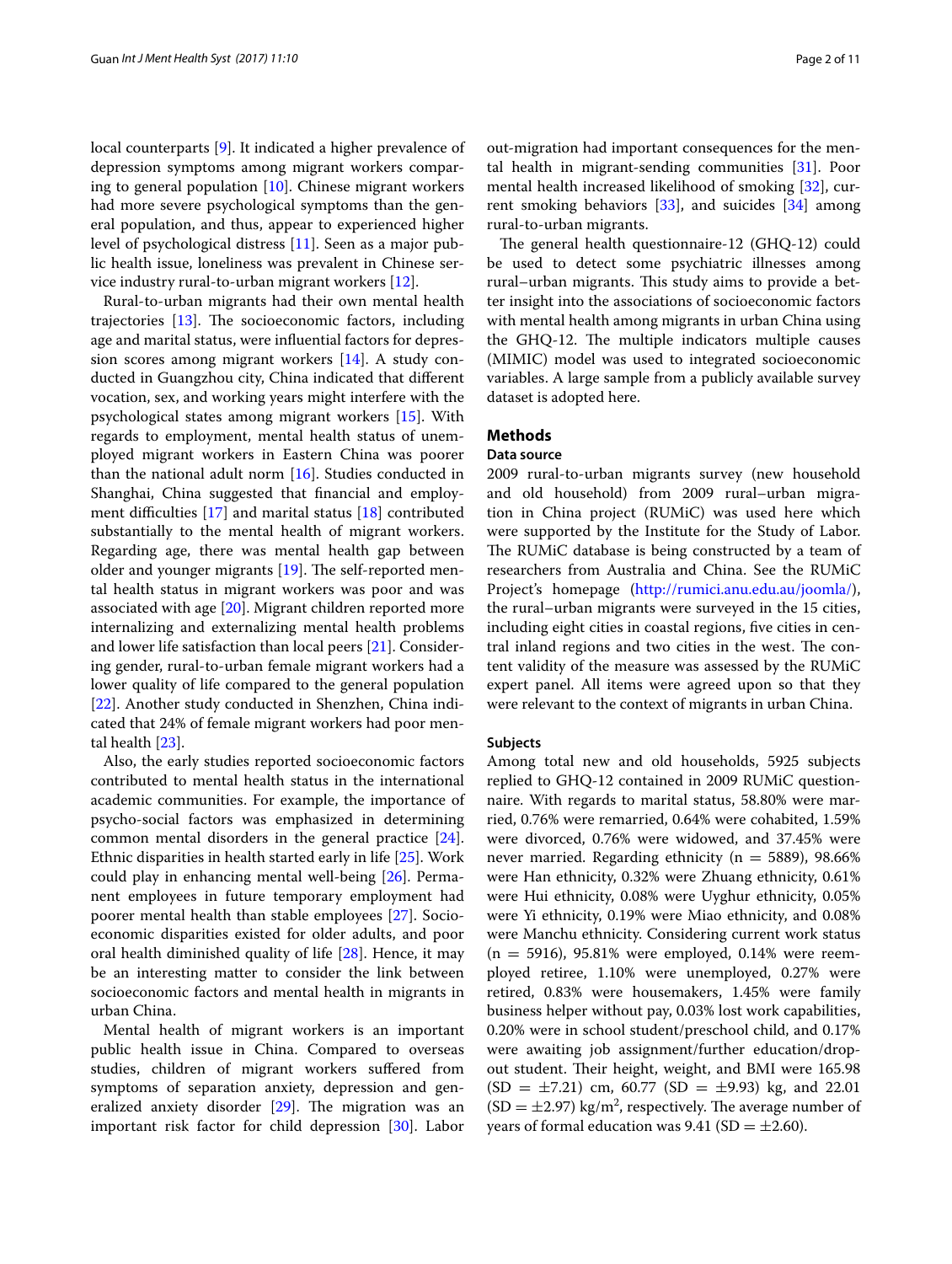### **Measures**

GHQ-12 was contained in 2009 RUMiC questionnaire as a measure of mental disorder. GHQ-12 was a useful screening instrument for the detection of depression [[35](#page-9-5)], psychological well-being [[36\]](#page-9-6), and mental disorders [[37,](#page-9-7) [38\]](#page-9-8). GHQ-12 worked as an effective tool to judge the mental health in the western countries [\[39](#page-9-9)] and Asian population [\[40](#page-9-10)]. Prior studies reported onefactor model [\[41](#page-9-11)], two-factor model [[42\]](#page-9-12), eight-item two-factor model [[43\]](#page-9-13), and three-factor model [[44](#page-9-14)] were identified. With high internal consistency [\[45](#page-9-15)], GHQ-12 measured both positive [[46](#page-9-16)] and negative aspects of mental health with some satisfactory psychometric properties [\[47](#page-9-17), [48](#page-9-18)]. Also, factorial structures of the Chinese version of the GHQ-12 had been identified in a specific population [[49\]](#page-9-19).

#### **Statistical analysis**

There are six stages to the analysis. The first stage used the descriptive statistics to analyze socioeconomic factors. In the second stage, tetrachoric correlations were estimated between the items among GHQ-12. In the third stage, logistic regression was used to analyze how socioeconomic factors influence mental symptoms. Among socioeconomic variables, age was a continuous variable. The other variables were dichotomized into gender (male  $= 1$ , female  $= 0$ ), marriage (married  $= 1$ , others = 0), ethnicity (Han = 1, others = 0), and employment (employed  $= 1$ , others  $= 0$ ). In the fourth stage, principal component analysis (PCA) with varimax rotation was employed to examine the factor structure. The unidimensional model, two-dimensional model (positive and negative questions), and the model conducted by PCA consisted in the exploratory factor analysis (EFA). The subsequent confirmatory factor analysis (CFA) was computed on the basis of EFA. In order to adopt PCA and logistic regression, each item on the GHQ-12 was dichotomized into the two values:  $0 =$  "absence of the symptom" and  $1 =$  "presence of the symptom". In the fifth stage, three confirmatory factor models to test the global fit of the factor structure of GHQ-12 were estimated. The final stage was to compute the MIMIC models based on the CFA.

CFA was performed in order to find the most fitted model. Here, three MIMIC models should be considered where socioeconomic variables were incorporated in the CFA models. Here, the main index was used to measure goodness of fit: root mean square error of approximation (RMSEA). RMSEA should have values below 0.10 for acceptable fit, and below 0.05 for good fit [\[50](#page-9-20)]. Analyses were completed using Stata 14.0 (Stata Corporation, Texas, USA).

### **Results**

### **Sample characteristics**

The subjects of this study were 5925 migrants. The sample contained 3557 males and 2368 females with an average age of 31.63 (SD =  $\pm$ 10.43) ranging from 16 to 78 years. As shown in Table [1,](#page-3-0) a high proportion (95.81%) of the sample was employed. Additionally, 98.06% of was Han ethnicity, and 1.94% belongs to ethnic minority.

Table [1](#page-3-0) shows that significant gender differences among the rural–urban migrants were found in the age, marital status, current work status, and ethnicity ( $p < 0.05$ ). The mental health of the migrants could be speculated to be poor (Additional file [1](#page-8-29)).

# **Correlations**

See Table [2](#page-3-1). Tetrachoric correlations coefficients were more than 0.30. Among them, the correlations ranged from 0.319 to 0.773, and no coefficients had a negative value. The correlation coefficient between GHQ 10 and 11 was maximum. Most correlation coefficients of significance was used as a standard for assuming good scale-internal consistency.

#### **Logistic regression**

See Table [3](#page-4-0). Age had significantly positive relationships with GHQ item 2, 3, 5, 6, 7, 10, 11, and 12. Gender had significantly negative relationships with GHQ item 1, 2, 3, 4, 8, 10, and 11. Employed status had significantly negative relationships with GHQ item 1, 3, and 4. Married status had significantly negative relationships with GHQ item 3, 7, 8, and 12. Han majority had significantly negative relationships with GHQ item 5.

#### **Factor structure**

There were three factor structure models for GHQ-12. They were one-factor model, two-factor model structured in positive and negative dimensions, and the model computed by PCA. In the one-factor model, alpha was 0.7569. In the two-factor model, scale reliability alpha coefficients were 0.6344 for positive items (GHQ 1, 3, 4, 7, 8, and 12) and 0.6815 for negative items (GHQ 2, 5, 6, 9, 10, and 11). The internal consistency of the GHQ-12 assessed by Cronbach's alpha was 0.7569.

The PCA and varimax rotation method were used to create the third factor structure model. Kaiser-Meyer-Olkin measure of sampling adequacy was 0.8552, which indicates adequate sample size for the factor analysis. Bartlett's test of sphericity was significant  $(x^2 = 18593.875, df = 66, p < 0.001$ ). PCA with varimax rotation solution showed three components. This study was in line with Kaisers rule [[51](#page-9-21)] which using eigenvalues >1 determine the number of factor in the solution. Eigen values were 3.409, 1.173 and 1.044.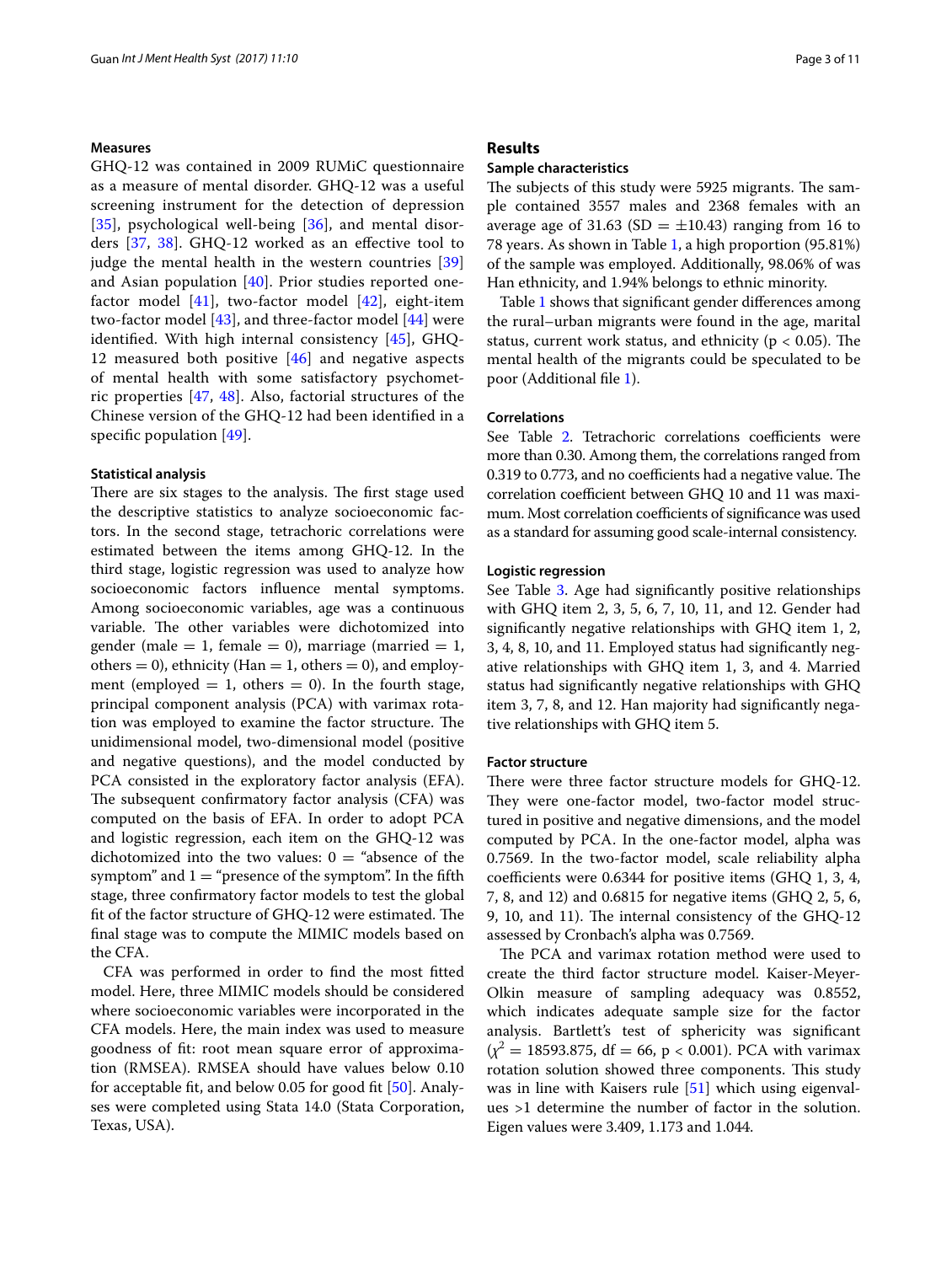|                         | <b>Total</b>      | Male             | Female            | Ch2      | p value |
|-------------------------|-------------------|------------------|-------------------|----------|---------|
| Age                     | $31.63 \pm 10.43$ | $31.15 \pm 9.92$ | $31.95 \pm 10.75$ | 111.9323 | 0.000   |
| Marital status (%)      |                   |                  |                   | 5.5138   | 0.019   |
| Married                 | 58.80             | 34.57            | 24.24             |          |         |
| Other                   | 41.20             | 25.47            | 15.73             |          |         |
| Current work status (%) |                   |                  |                   | 61.6141  | 0.000   |
| Employed                | 95.66             | 58.45            | 37.22             |          |         |
| Other                   | 4.34              | 1.59             | 2.75              |          |         |
| Ethnicity (%)           |                   |                  |                   | 5.2878   | 0.021   |
| Han ethnicity           | 98.06             | 58.67            | 39.39             |          |         |
| Ethnic minority         | 1.94              | 1.37             | 0.57              |          |         |

<span id="page-3-0"></span>**Table 1 Socioeconomic characteristics of rural–urban migrants in China (n = 5925)**

\* p values were derived from Chi<sup>2</sup> test

<span id="page-3-1"></span>**Table 2 Tetrachoric correlations between the GHQ-12 (n = 5925)**

|        | 1     | $\overline{2}$ | 3     | 4     | 5     | 6     | 7     | 8     | 9     | 10    | 11    |
|--------|-------|----------------|-------|-------|-------|-------|-------|-------|-------|-------|-------|
| GHQ 1  |       |                |       |       |       |       |       |       |       |       |       |
| GHQ 2  | 0.545 |                |       |       |       |       |       |       |       |       |       |
| GHQ 3  | 0.478 | 0.386          |       |       |       |       |       |       |       |       |       |
| GHQ 4  | 0.422 | 0.346          | 0.563 |       |       |       |       |       |       |       |       |
| GHQ 5  | 0.458 | 0.637          | 0.364 | 0.311 |       |       |       |       |       |       |       |
| GHQ 6  | 0.435 | 0.536          | 0.414 | 0.376 | 0.683 |       |       |       |       |       |       |
| GHQ 7  | 0.431 | 0.474          | 0.453 | 0.451 | 0.516 | 0.470 |       |       |       |       |       |
| GHQ 8  | 0.400 | 0.324          | 0.457 | 0.470 | 0.319 | 0.348 | 0.431 |       |       |       |       |
| GHQ 9  | 0.461 | 0.583          | 0.399 | 0.380 | 0.610 | 0.661 | 0.526 | 0.466 |       |       |       |
| GHQ 10 | 0.378 | 0.466          | 0.437 | 0.480 | 0.540 | 0.666 | 0.495 | 0.430 | 0.687 |       |       |
| GHQ 11 | 0.410 | 0.464          | 0.437 | 0.437 | 0.504 | 0.597 | 0.555 | 0.458 | 0.603 | 0.773 |       |
| GHQ 12 | 0.383 | 0.464          | 0.361 | 0.408 | 0.520 | 0.455 | 0.654 | 0.428 | 0.523 | 0.510 | 0.575 |

Values in the cells are significant, p < 0.001

See Table [3.](#page-4-0) A three-dimensional structure was identified in the EFA. Factor 1, labeled as semi-positive health, which included item 1, 5, 6, 7, 8, 9, and 12 of the GHQ-12. Factor 2, labeled as negative health, which contained item 3 and 4. Factor 3, labeled as Independent usefulness, which contained item 2, 10, and 11. The three factors together explained 46.88% of the variance (Table [4](#page-5-0)).

#### **Confirmatory factor analysis**

The one-factor model, two-factor model (positive vs. negative items),and three-factor model were analyzed. They provided acceptable fit for the data (RMSEA  $= 0.069$ , 0.058, and 0.065), respectively (Additional files [2](#page-8-30), [3](#page-8-31) and [4\)](#page-8-32). All fit indexes of the models had acceptable goodness of fits, while the two-factor model competed with the other two models.

# **MIMIC model**

Based on the logistic regressions, three multiple indicators multiple causes (MIMIC) models integrated

three CFA models were applied to test the associations between socioeconomic factors and mental health. Hence, one-dimensional MIMIC model, two-dimensional MIMIC model, and three- dimensional MIMIC model were constructed.

See Figs. [1,](#page-5-1) [2](#page-5-2) and [3.](#page-6-0) The one- dimensional MIMIC model provided an acceptable fit for the data ( $RMSEA = 0.051$ ). The two-dimensional MIMIC model provided an acceptable fit for the data (RMSEA  $= 0.069$ ). The three-dimensional MIMIC model provided an acceptable fit for the data (RMSEA  $= 0.085$ ). Hence, the model with the best fit in the MIMIC was the one- dimensional model, followed by the two-dimensional MIMIC model and three-dimensional model derived from the CFA.

See Fig. [1](#page-5-1). Among socioeconomic factors, only age positively influenced GHQ, while gender, marriage, ethnicity, and employment negatively affected migrants' mental health in a small reach.

See Fig. [2.](#page-5-2) Among socioeconomic factors, only age and ethnicity positively influenced positive mental health,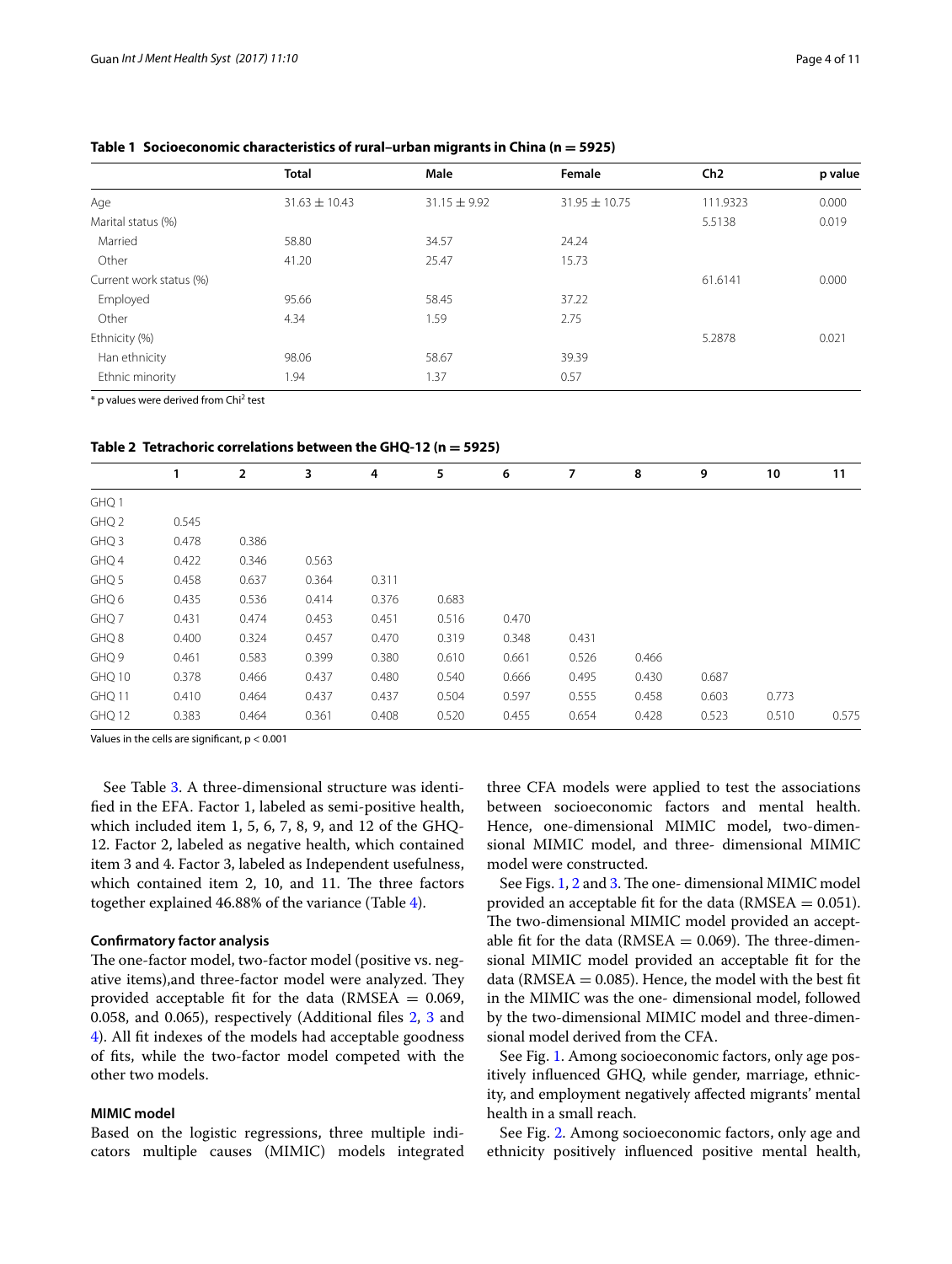| Table 3 Odds ratios of logistic regression of GHQ items on socioeconomic factors |             |                  |                 |            |            |            |                 |            |                 |                   |                   |            |
|----------------------------------------------------------------------------------|-------------|------------------|-----------------|------------|------------|------------|-----------------|------------|-----------------|-------------------|-------------------|------------|
|                                                                                  | <b>GHOT</b> | GHQ <sub>2</sub> | GH <sub>3</sub> | GHQ4       | GHQ5       | GHQ6       | GH <sub>2</sub> | GHQ8       | GH <sub>O</sub> | GHO <sub>10</sub> | GHQ <sub>11</sub> | GHQ12      |
| Age                                                                              | 0.01        | $0.02**$         | $0.02***$       | 0.00       | $0.02***$  | $0.02**$   | $0.02***$       | $-0.01$    | 0.01            | $0.03***$         | $0.04***$         | $0.03***$  |
| Gender (male = 1)                                                                | $-0.26**$   | $-0.37***$       | $-0.34***$      | $-0.53***$ | $-0.03$    | $-0.08$    | $-0.12$         | $-0.46***$ | $-0.16$         | $-0.29*$          | $-0.30*$          | $-0.00$    |
| Others (=ref)<br>Employment                                                      |             |                  |                 |            |            |            |                 |            |                 |                   |                   |            |
| Employed                                                                         | $-0.47**$   | $-0.42$          | $-0.61***$      | $-0.47*$   | $-0.33$    | $-0.21$    | 0.04            | $-0.31$    | $-0.44$         | $-0.39$           | $-0.31$           | 0.19       |
| Aarriage                                                                         |             |                  |                 |            |            |            |                 |            |                 |                   |                   |            |
| Others $(=ref.)$                                                                 |             |                  |                 |            |            |            |                 |            |                 |                   |                   |            |
| Vlarried                                                                         | $-0.08$     | 0.05             | $-0.38***$      | 0.02       | 0.01       | 0.18       | $-0.32***$      | $-0.41***$ | $-0.21$         | $-0.23$           | $-0.33$           | $-0.60***$ |
| Ethnicity                                                                        |             |                  |                 |            |            |            |                 |            |                 |                   |                   |            |
| Others ( $=$ ref.)                                                               |             |                  |                 |            |            |            |                 |            |                 |                   |                   |            |
| Han majority                                                                     | $-0.23$     | $-0.23$          | $-0.30$         | 0.48       | $-0.61*$   | 0.07       | $-0.11$         | $-0.30$    | 0.19            | $\overline{14}$   | 0.50              | $-0.43$    |
| _cons                                                                            | $-1.32***$  | $-2.51***$       | $-1.78***$      | $-2.15***$ | $-1.54***$ | $-3.50***$ | $-2.22***$      | $-0.63$    | $-2.81***$      | $-4.92***$        | $-4.43***$        | $-2.34***$ |
| p < 0.1                                                                          |             |                  |                 |            |            |            |                 |            |                 |                   |                   |            |
| $^{**}p < 0.05$                                                                  |             |                  |                 |            |            |            |                 |            |                 |                   |                   |            |
| *** $p < 0.01$                                                                   |             |                  |                 |            |            |            |                 |            |                 |                   |                   |            |

<span id="page-4-0"></span>

| こくらくこくじょう     |
|---------------|
|               |
|               |
|               |
|               |
|               |
|               |
|               |
|               |
|               |
|               |
|               |
|               |
|               |
|               |
|               |
| j             |
| į             |
|               |
| i             |
|               |
|               |
|               |
| --------<br>۱ |
|               |
|               |
|               |
|               |
|               |
| ۱             |
| i             |
|               |
|               |
|               |
|               |
|               |
|               |
|               |
|               |
|               |
|               |
|               |
| ſ<br>١        |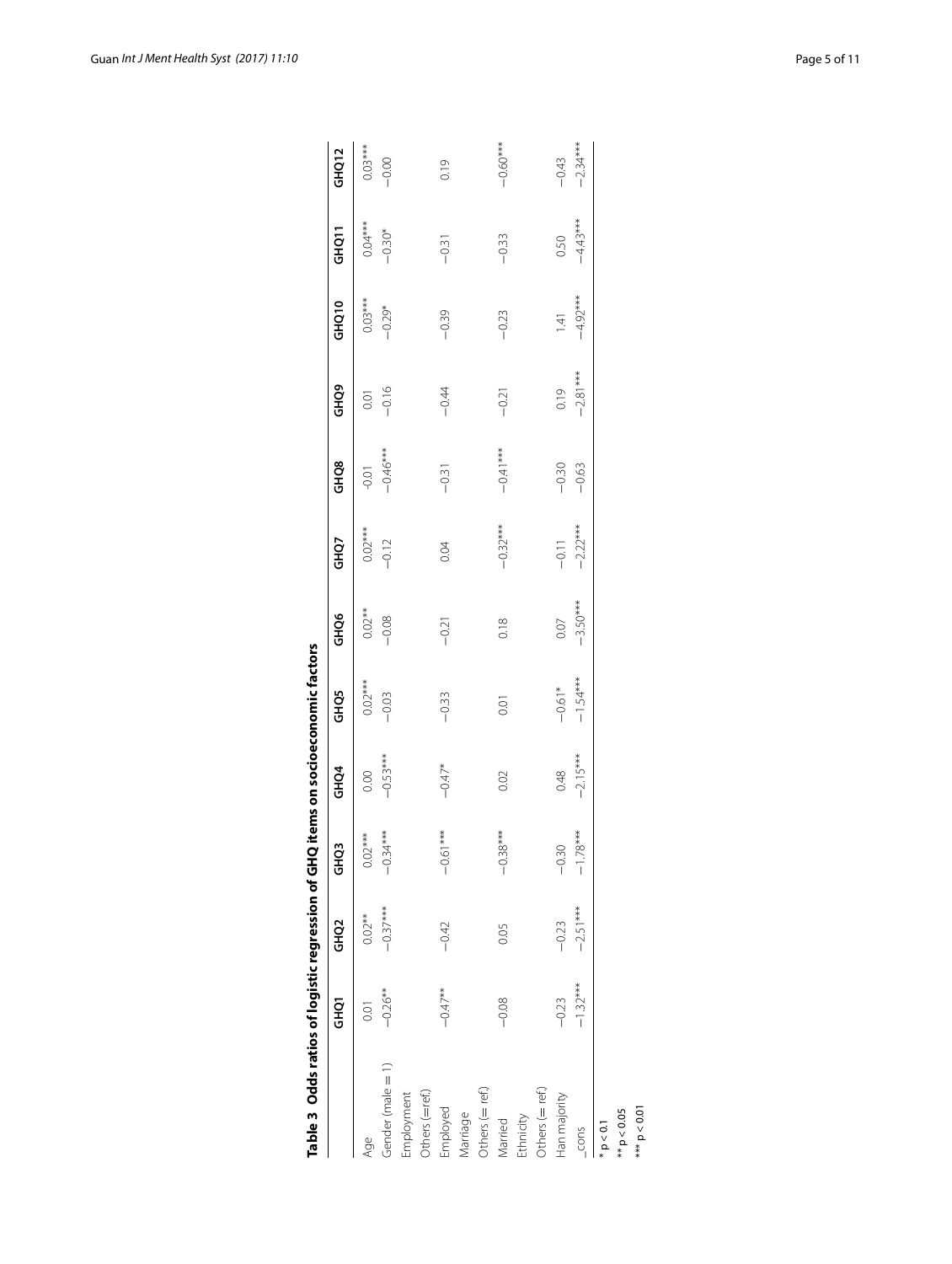<span id="page-5-0"></span>**Table 4 Factor structure with principal component analysis**

|                  | Factor 1 | Factor 2 | Factor 3  |
|------------------|----------|----------|-----------|
| GHQ1             | 0.4898   |          |           |
| GHQ <sub>2</sub> | 0.5156   |          | $-0.4906$ |
| GHQ3             | 0.4657   | 0.4750   |           |
| GHQ4             | 0.4491   | 0.4884   |           |
| GHQ5             | 0.5882   |          |           |
| GHQ6             | 0.5622   |          |           |
| GHQ7             | 0.5782   |          |           |
| GHQ8             | 0.4524   |          |           |
| GHQ9             | 0.5973   |          |           |
| GHQ10            | 0.5705   |          | 0.4592    |
| GHQ11            | 0.5405   |          | 0.4680    |
| GHQ12            | 0.5562   |          |           |

Extraction method: principal component analysis

Rotation method: varimax with Kaiser normalization

Data shown as Eigenvalues (coefficient)

Blanks represent abs (loading) <0.4





<span id="page-5-2"></span>while gender, marriage, and employment negatively affected it. All the five socioeconomic factors negatively affected negative mental health.

See Fig. [3.](#page-6-0) Among socioeconomic factors, gender, marriage, and employment negatively influenced semi-positive health, negative health, and independent usefulness, while age positively influenced them. Ethnicity positively influenced Independent usefulness, while it negatively affected Semi-positive health and negative health.

# **Discussion**

<span id="page-5-1"></span>The findings from present study showed that the GHQ-12 of migrants in urban China was a valid measure of psychological disorder. Tetrachoric correlation coefficients between the GHQ dimensions were less than 0.8. In the logistic regression, the main socioeconomic factors had significantly relationships with GHQ items. All fit indexes of the three CFA and MIMIC models had acceptable goodness of fit. But, the one-dimensional model had best fit in the MIMIC models. The small coefficient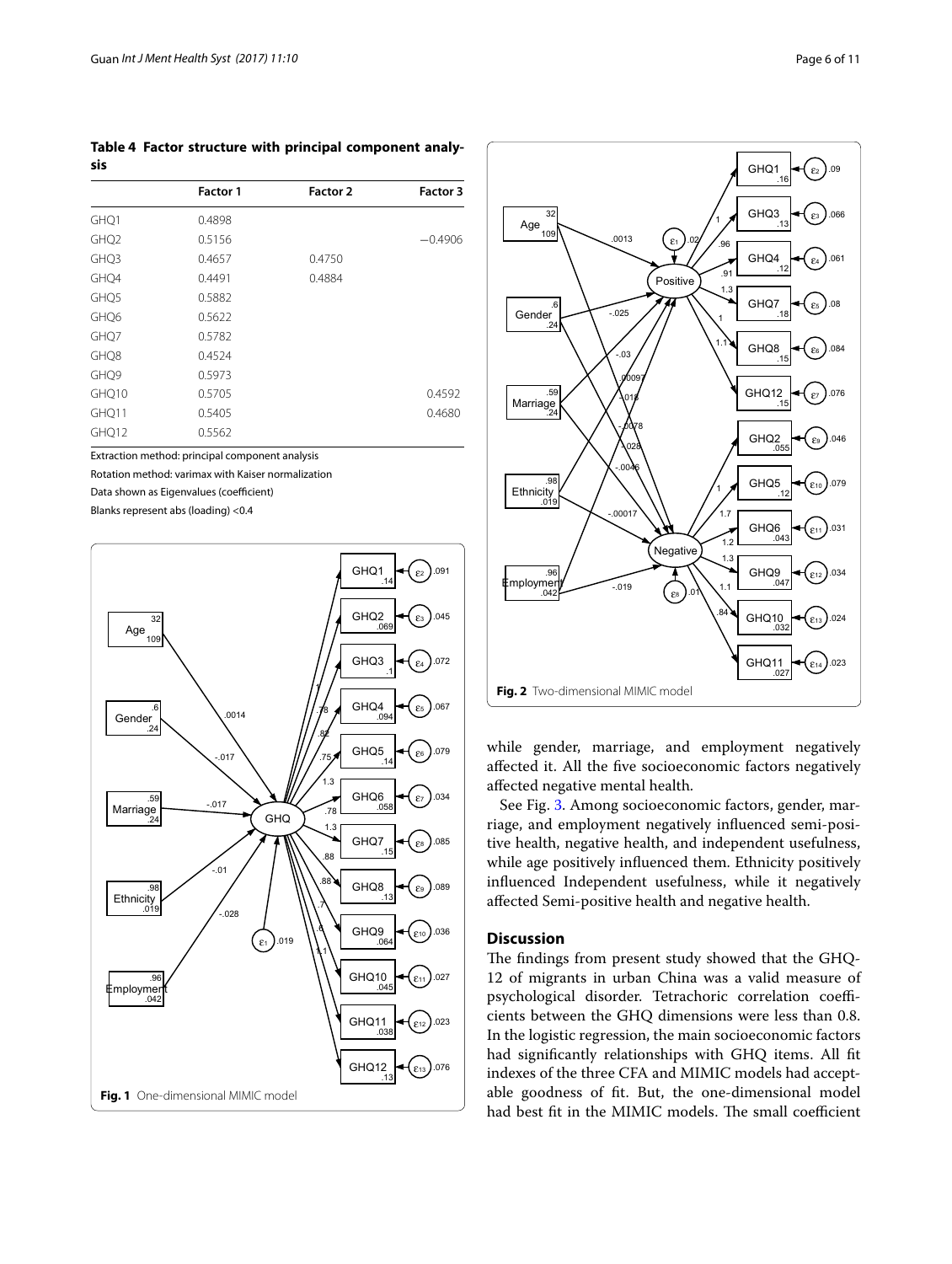

<span id="page-6-0"></span>values of socioeconomic factors showed quantitatively of little importance, while they were full of special clinical interest and practical use. Clinically, the CFA and MIMIC models could play an important role in monitoring the mental health care and utilization.

This study specified how socioeconomic factors were linked to psychological well-being with dimensional models. The association between socioeconomic factors and mental health in China may differ from other countries in a migrant setting. Compared with Padrón's et al. [[52\]](#page-9-22) three-dimensional model derived from the EFA, this three-dimensional model had better fit after computation. But, the coefficients between socioeconomic factors and latent variables were small which suggested the associations had a bit significant impact on an migrants' non-psychotic psychiatric problems. These findings induced us to guess there might be discriminations on rural–urban migrants which damaged mental health of them. In fact, most of migrants come from povertystricken remote and border areas. Language and cultural barriers made them difficult to access to health service. Additionally, the results here confirmed that the GHQ-12 could best be thought of as a multidimensional scale that assesses several distinct aspects of mental disorder, rather than just a unitary screening measure [\[53](#page-9-23)]. The empirical study suggested assessment of dimensional structure of the specific population group could help target the clinical angles. Especially, risk factors of poor mental health from job loss, unstable marriage, ageing process, and ethnic minority status have received less nursing attention in regard to physical health effects.

This study accords with the early results linking gender with mental health. For instance, there was gender difference in the emotional advantages of marriage conflicting with mental illness [[54\]](#page-9-24). Mental health was diagnosed on general health questionnaire and found that work long time and gender were associated with mental disorders [[55\]](#page-9-25).

This study is consistent with the early results linking marital status with psychiatric impairment. For example, divorced marital status was related to psychiatric impairment [\[56](#page-9-26)]. The influence of marriage on mental health benefits varied across the life course [\[57](#page-9-27)]. In modern China, equality was still lacking in common households facing negative health stressors. But, marriage equality was related to improved health outcomes [[58\]](#page-9-28). This can be explained by the result that the mental health among older married couples was correlated using the GHQ-12 to measure mental health [[59\]](#page-9-29).

This study is also in line with the early results linking employment with mental health state. For instance, transition from unemployment into permanent employ-ment could contribute to improved health [\[60](#page-9-30)]. But, change from permanent to temporary employment increased the probability of developing mental health problems [[61](#page-9-31)]. Movements among paid employment, non-employment, and unemployment had an impact on mental health [[62\]](#page-9-32). Unemployment might concur with poor mental health [\[63,](#page-9-33) [64\]](#page-9-34). Precarious employment was a risk factor for subsequent development of mental health problems [\[65](#page-9-35)]. There was an increase in poor mental health among immigrant workers experienced deterioration in employment conditions [[66\]](#page-9-36). This can be explained by the result that there might be physical and mental health benefits associated with obtaining or keeping employment [\[67](#page-9-37)]. Multiple spells of unemployment and leaving employment for reasons were associated with reduction in mental health [\[68](#page-9-38)].

The current study replicated the effort linking ethnicity to health. The current study could be seen as a natural continuation of the work done by Kerson [[69\]](#page-9-39), Nazroo [[70\]](#page-9-40), and Bracken et al. [[71](#page-9-41)]. This finding was consistent with the results reported by Kim et al. [\[72\]](#page-9-42) who reported ethnic minority immigrants in Canada might be more vulnerable to social changes and post migration settlement. In addition, ethnicity was an important predictor of mental health care use in young children [[73\]](#page-9-43). With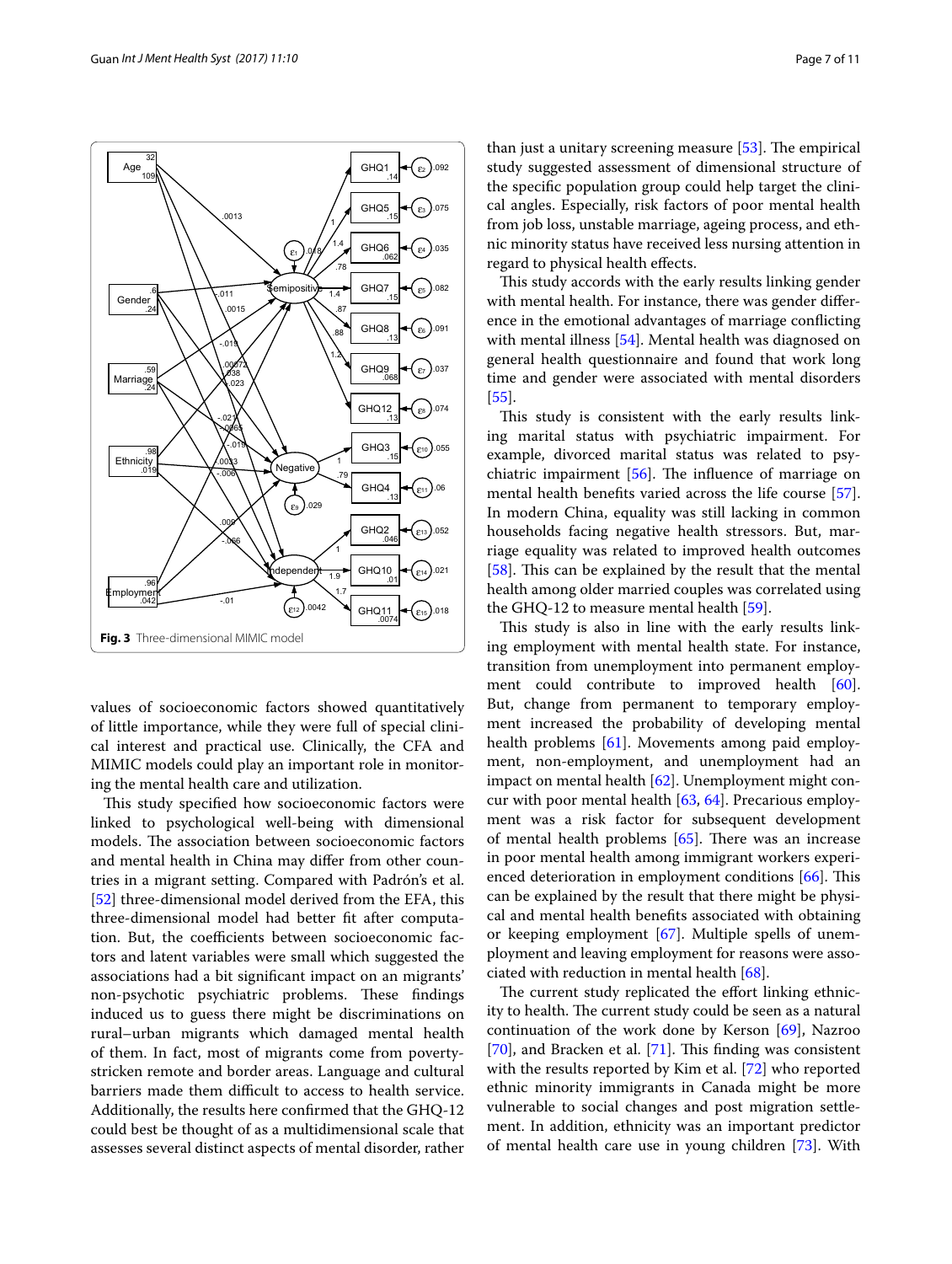regards to the effect of ethnicity on mental health, the current results were not in line with the findings from other studies which ethnicity could not efficiently predict adult mental health [[74\]](#page-9-44) and accounted for differences in the health-related quality of life of international migrants [[75\]](#page-9-45). The findings were consistent with the view that ethnicity itself was not related to disparities in mental health [\[76](#page-9-46)]. In China, rural–urban migrants live in social disadvantage. Social disadvantage is more common in rural-to-urban migrants than in urban locals due to household registration discrimination. This suggested that the higher prevalence of mental disorders among rural-to-urban migrants cab be explained partly by their disadvantaged social position. Against Han majority, ethnicity was likely to strengthen mental status in rural-tourban migrants.

From the perspective of clinical practice, this study highlighted the role of socioeconomic factors in the mental health. In line with the previous results, socioeconomic factors could act as lens to monitor mental health. Improving employment opportunities could promote mental health [\[77\]](#page-10-0). Employment was suggested to cure people experiencing a serious mental health illness [\[78](#page-10-1)]. Perceived discrimination was associated with worse mental health [[79](#page-10-2)]. Ethnicity might be one of psychosocial barriers to care [\[80](#page-10-3)] experienced by gender [[81\]](#page-10-4). Confirmatively, the socioeconomic status did not influence access to services in the general medical sector in the older adult population [\[82](#page-10-5)]. Hence, mental health care partial to rural–urban migrants sponsored by local and central governments should be promoted.

Mental health systems in urban China are facing migrant challenges. This study promotes flaws discovery at the system level, which shows improvement in migrant livelihood surpasses the supply of mental health care. Reorganizing mental health systems to render better, affordable, and available mental health care requires transformation in the process of generating and applying among the knowledge mental health systems. Simultaneously, China's government should better mental health infrastructure and promote innovation on the basis of mental change. In order to protect migrants with mental illness, incremental investment of mental health should be valued as an important tool to develop, strengthen, advance and shape the mental health systems. Legislation and policy of the mental health also need attention to upgrade the mental health service for rural–urban migrants.

# **Limitations**

The main limitation lies in cross-sectional data. The current study used cross-sectional data rather than panel data can not report the dynamic laws of change of mental health and socioeconomic status among migrants in urban China. Rapid economic growth and frequent release of reforming policies might conflict with the findings in this study. Another limitation may be misunderstanding of the questionnaire due to low-level education of the migrants. Often, it is the first time for the subjects to be interviewed. Without practical interpretation, expectations and emotions in heart possibly were substituted for the objective answers. Other socioeconomic factors, such as religious practice, income, and education attainment, have not been included here. These limit the result generalization to more larger population.

# **Future direction**

Future researchers should consider time and governmental reflections to the mental health of rural–urban migrants. Also, these findings could be further tested in a rural and urban population to determine the possible effect of socioeconomic factors on mental health in the future.

Moreover, some results confounded by other socioeconomic factors need be explored in the sample. For example, whether retirement was associated with psychological distress or not depends on gender [[83\]](#page-10-6). The relationship between ethnicity and mental health might be confounded by other socioeconomic or health differences [\[84](#page-10-7)]. Understanding the effects of unemployment on mental health required consideration of the interactions among gender, family responsibilities, and social class [\[85](#page-10-8)]. The joint impact of age and gender regulated the contribution of psychological resources to health [[86](#page-10-9)] and interacted with emotional health [\[87](#page-10-10)].

# **Conclusion**

The present study has the virtue of pioneering research into the evaluation of mental health among rural–urban migrants using GHQ-12. This study reported three MIMIC models reflecting the association between socioeconomic factors and mental health based on the three CFA models. The good-for-fit of structural equation models reported that the models could be accepted. The results may be generalized in China due to data reflecting Chinese urban settings. The knowledge generated here may promote clinical and practical innovation of mental health. This study also confirmed common sense of factorial structure helped to clinical practice because one and two-factor model emerged from basic understanding of GHQ-12 have the acceptable fits in the sample. This study also confirmed that the incidence, prevalence and presentation of mental disorders differ by age, gender, marriage, ethnicity, and employment. Without discussing interactions among socioeconomic factors, this study has its limitations.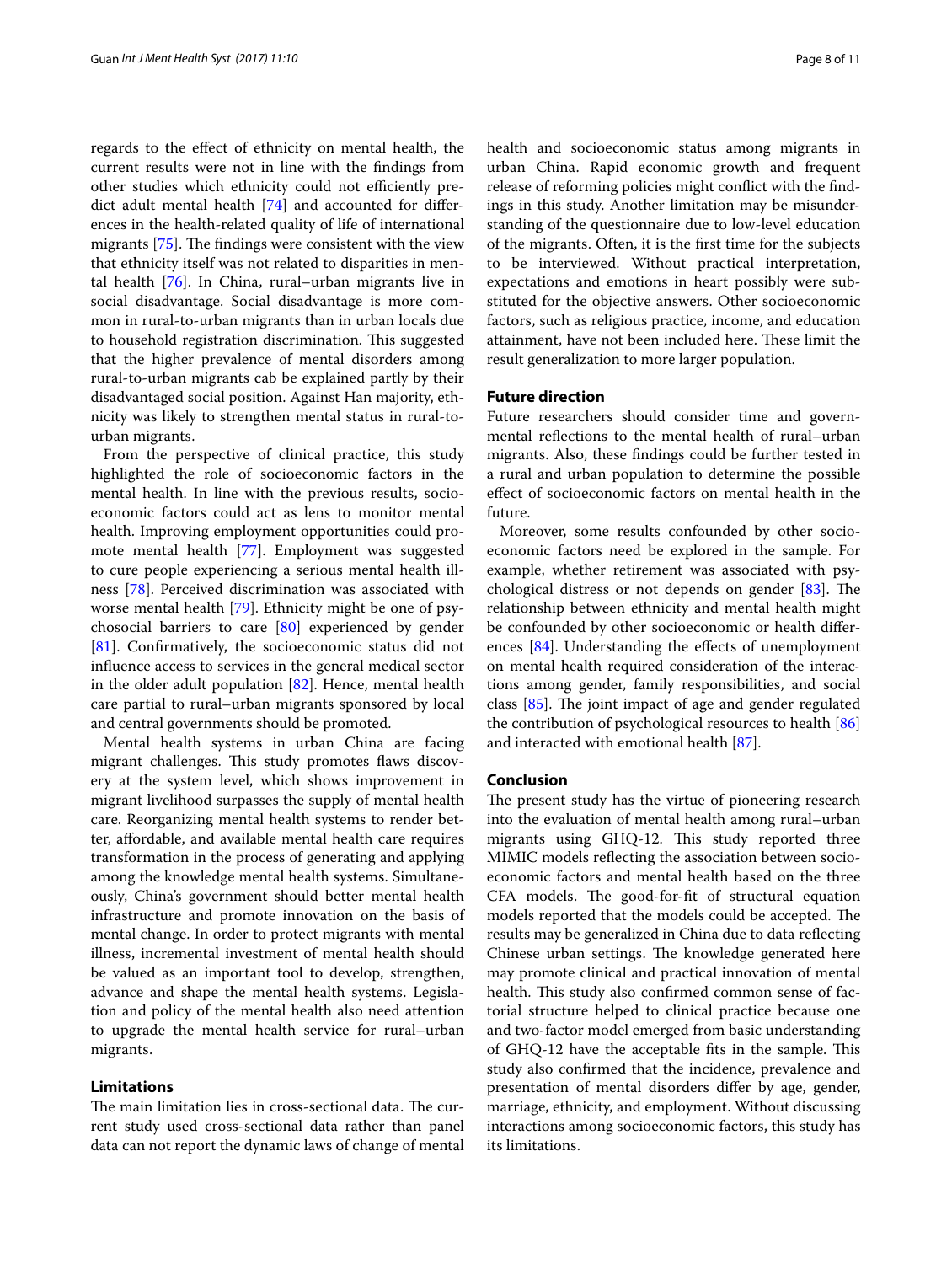Regarding policy design and implementation, it is necessary to assess dimensional structure of MIMIC GHQ-12 for clinical practice, especially for mental health care and service. As a result, the findings have practical implications that the knowledge generation and application of mental health among the migrants will benefit renovation and change of mental health systems in China.

# **Additional files**

<span id="page-8-30"></span><span id="page-8-29"></span>**[Additional file 1.](http://dx.doi.org/10.1186/s13033-016-0118-y)** Computation of mental health of migrants.

<span id="page-8-32"></span><span id="page-8-31"></span>**[Additional file 2.](http://dx.doi.org/10.1186/s13033-016-0118-y)** One-factor CFA model.

**[Additional file 3.](http://dx.doi.org/10.1186/s13033-016-0118-y)** Two-factor CFA model.

**[Additional file 4.](http://dx.doi.org/10.1186/s13033-016-0118-y)** Three-factor CFA model.

#### **Abbreviations**

GHQ-12: 12-item general health questionnaire; RUMiC: the rural-to-urban migrants survey; PCA: principal component analysis; EFA: exploratory factor analysis; CFA: confirmatory factor analysis; MIMIC: multiple indicators multiple causes.

#### **Acknowledgements**

I wish to acknowledge the very helpful comments of anonymous reviewers of the original submission.

#### **Competing interests**

The author declares that he has no competing interests.

### **Availability of data and supporting materials**

<http://idsc.iza.org/rumic>.

### **Funding**

This study was supported by the "Well-being and quality of life of ethnic minority families migrating from rural to urban areas" sponsored by the Ministry of Education of China (Project number: 14YJC630042).

### Received: 24 September 2016 Accepted: 29 December 2016 Published online: 06 January 2017

#### **References**

- <span id="page-8-0"></span>1. Wong DFK, Li CY, Song HX. Rural migrant workers in urban China: living a marginalised life. Int J Soc Welf. 2007;16(1):32–40.
- <span id="page-8-1"></span>2. Zhang J, Li X, Fang X, Xiong Q. Discrimination experience and quality of life among rural-to-urban migrants in China: the mediation effect of expectation-reality discrepancy. Qual Life Res. 2009;18:291–300.
- <span id="page-8-2"></span>Li X, Zhang L, Fang X, Xiong Q, Chen X, Lin D, Mathur A, Stanton B. Stigmatization experienced by rural-to-urban migrant workers in China: findings from a qualitative study. World Health Popul. 2007;9(4):29–43.
- <span id="page-8-3"></span>4. Liu X, Zhao J. Chinese migrant adolescents' perceived discrimination and psychological well-being: the moderating roles of group identity and the type of school. PLoS ONE. 2016;11(1):e0146559.
- <span id="page-8-4"></span>5. Wei Z, Hu C, Wei X, Yang H, Shu M, Liu T. Service utilization for mental problems in a metropolitan migrant population in China. Psychiatr Serv. 2013;64(7):645–52.
- <span id="page-8-5"></span>6. Zhong BL, Liu TB, Chan SS, Jin D, Hu CY, Dai J, Chiu HF. Prevalence and correlates of major depressive disorder among ruralto-urban migrant workers in Shenzhen, China. J Affect Disord. 2015;183:1–9.
- <span id="page-8-6"></span>7. Cui X, Rockett IR, Yang T, Cao R. Work stress, life stress, and smoking among rural-urban migrant workers in China. BMC Public Health. 2012;12:979.
- <span id="page-8-7"></span>8. Zhong BL, Liu TB, Huang JX, Fung HH, Chan SS, Conwell Y, Chiu HF. Acculturative stress of Chinese rural-to-urban migrant workers: a qualitative study. PLoS ONE. 2016;11(6):e0157530.
- <span id="page-8-8"></span>9. Shen Q, Lu YW, Hu CY, Deng XM, Gao H, Huang XQ, Niu EH. A preliminary study of the mental health of young migrant workers in Shenzhen. Psychiatry Clin Neurosci. 1998;52(Suppl):S370–3.
- <span id="page-8-9"></span>10. Qiu P, Caine E, Yang Y, Chen Q, Li J, Ma X. Depression and associated factors in internal migrant workers in China. J Affect Disord. 2011;134(1–3):198–207.
- <span id="page-8-10"></span>11. Zhong BL, Liu TB, Chiu HF, Chan SS, Hu CY, Hu XF, Xiang YT, Caine ED. Prevalence of psychological symptoms in contemporary Chinese ruralto-urban migrant workers: an exploratory meta-analysis of observational studies using the SCL-90-R. Soc Psychiatry Psychiatr Epidemiol. 2013;48(10):1569–81.
- <span id="page-8-11"></span>12. Zhong B, Xu Y, Jin D, Zou X, Liu T. Prevalence and correlates of loneliness among Chinese service industry migrant workers: a cross-sectional survey. Medicine (Baltimore). 2016;95(24):e3903.
- <span id="page-8-12"></span>13. Chen J. Internal migration and health: re-examining the healthy migrant phenomenon in China. Soc Sci Med. 2011;72(8):1294–301.
- <span id="page-8-13"></span>14. Cui W, Wang H, Liu P, Ma J, Jing T, Liu S, Zou J. Relationship between occupational stress and depression in migrant workers. Zhonghua Lao Dong Wei Sheng Zhi Ye Bing Za Zhi. 2014;32(2):112–4 **[Article in Chinese]**.
- <span id="page-8-14"></span>15. Lin QH, Liu YM, Zhou JD, Cao NQ, Fang YY. Influential factors on psychosocial health of the migrant workers in Guangzhou. Zhonghua Lao Dong Wei Sheng Zhi Ye Bing Za Zhi. 2012;30(3):201–14.
- <span id="page-8-15"></span>16. Chen L, Li W, He J, Wu L, Yan Z, Tang W. Mental health, duration of unemployment, and coping strategy: a cross-sectional study of unemployed migrant workers in eastern China during the economic crisis. BMC Public Health. 2012;12:597.
- <span id="page-8-16"></span>17. Wong DF, Leung G. The functions of social support in the mental health of male and female migrant workers in China. Health Soc Work. 2008;33(4):275–85.
- <span id="page-8-17"></span>18. Wong DF, Song HX. The resilience of migrant workers in Shanghai China: the roles of migration stress and meaning of migration. Int J Soc Psychiatry. 2008;54(2):131–43.
- <span id="page-8-18"></span>19. Li J, Chang SS, Yip PS, Li J, Jordan LP, Tang Y, Hao Y, Huang X, Yang N, Chen C, Zeng Q. Mental wellbeing amongst younger and older migrant workers in comparison to their urban counterparts in Guangzhou city, China: a cross-sectional study. BMC Public Health. 2014;14:1280.
- <span id="page-8-19"></span>20. Sun ZH, Wu ZZ, Dang WM, Wang SW, Lin L, Chu HL, Zhou JP, Zhou TH, Li SH, Yu X. An investigation of mental health in migrant workers in an enterprise. Zhonghua Lao Dong Wei Sheng Zhi Ye Bing Za Zhi. 2016;34(8):591–5.
- <span id="page-8-20"></span>21. Gao Q, Li H, Zou H, Cross W, Bian R, Liu Y. The mental health of children of migrant workers in Beijing: the protective role of public school attendance. Scand J Psychol. 2015;56(4):384–90.
- <span id="page-8-21"></span>22. Zhu C, Geng Q, Yang H, Chen L, Fu X, Jiang W. Quality of life in China ruralto-urban female migrant factory workers: a before-and-after study. Health Qual Life Outcomes. 2013;11:123.
- <span id="page-8-22"></span>23. He X, Wong DF. A comparison of female migrant workers'mental health in four cities in China. Int J Soc Psychiatry. 2013;59(2):114–22.
- <span id="page-8-23"></span>24. Ferrara M, Meloni D, Caira D, Magherini F, Maglietta M, Baldasseroni A. Common mental disorders in primary care: prevalence and determinants of a general health questionnaire as a screening tool. Epidemiol Prev. 2004;28(6):338–45.
- <span id="page-8-24"></span>25. Wen M. Racial and ethnic differences in general health status and limiting health conditions among American children: parental reports in the 1999 national survey of America's families. Ethn Health. 2007;12(5):401–22.
- <span id="page-8-25"></span>26. Modini M, Joyce S, Mykletun A, Christensen H, Bryant RA, Mitchell PB, Harvey SB. The mental health benefits of employment: results of a systematic meta-review. Aust Psychiatry. 2016;24(4):331–6.
- <span id="page-8-26"></span>27. Dawson C, Veliziotis M, Pacheco G, Webber DJ. Is temporary employment a cause or consequence of poor mental health? A panel data analysis. Soc Sci Med. 2015;134:50–8.
- <span id="page-8-27"></span>28. Marshall SE, Cheng B, Northridge ME, Kunzel C, Huang C, Lamster IB. Integrating oral and general health screening at senior centers for minority elders. Am J Public Health. 2013;103(6):1022–5.
- <span id="page-8-28"></span>29. Wong FK, Chang YL, He XS. Correlates of psychological wellbeing of children of migrant workers in Shanghai, China. Soc Psychiatry Psychiatr Epidemiol. 2009;44(10):815–24.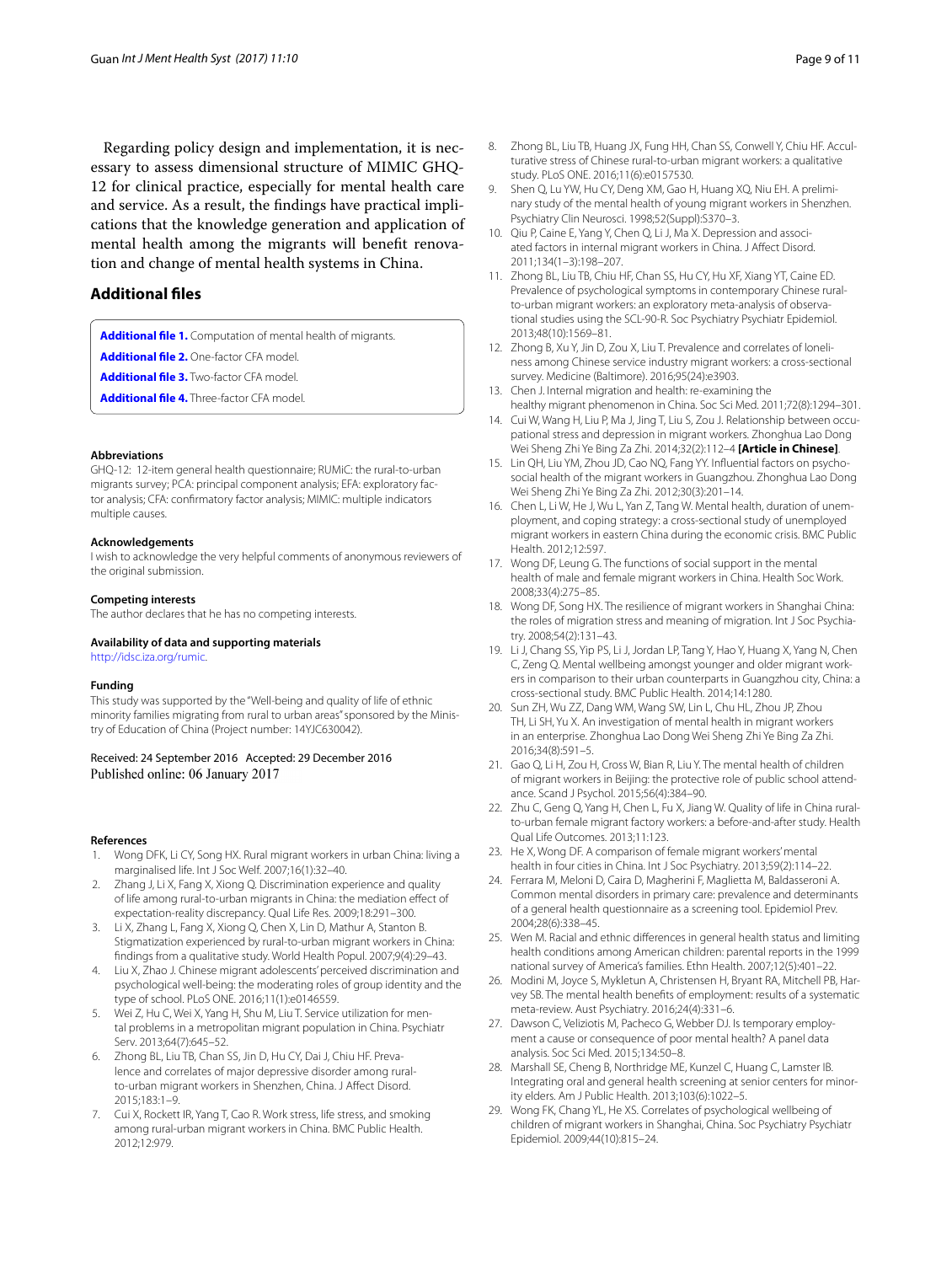- <span id="page-9-0"></span>30. Guo J, Chen L, Wang X, Liu Y, Chui CH, He H, Qu Z, Tian D. The relationship between Internet addiction and depression among migrant children and left-behind children in China. Cyberpsychol Behav Soc Netw. 2012;15(11):585–90.
- <span id="page-9-1"></span>31. Lu Y, Hu P, Treiman DJ. Migration and depressive symptoms in migrantsending areas: findings from the survey of internal migration and health in China. Int J Public Health. 2012;57(4):691–8.
- <span id="page-9-2"></span>32. Mou J, Fellmeth G, Griffiths S, Dawes M, Cheng J. Tobacco smoking among migrant factory workers in Shenzhen, China. Nicotine Tob Res. 2013;15(1):69–76.
- <span id="page-9-3"></span>33. Liu Y, Song H, Wang T, Wang T, Yang H, Gong J, Shen Y, Dai W, Zhou J, Zhu S, Pan Z. Determinants of tobacco smoking among rural-tourban migrant workers: a cross-sectional survey in Shanghai. BMC Public Health. 2015;15:131.
- <span id="page-9-4"></span>34. Lau JT, Cheng Y, Gu J, Zhou R, Yu C, Holroyd E, Yeung NC. Suicides in a mega-size factory in China: poor mental health among young migrant workers in China. Occup Environ Med. 2012;69(7):526.
- <span id="page-9-5"></span>35. Ozdemir H, Rezaki M. General Health Questionnaire-12 for the detection of depression. Turk Psikiyatri Derg. 2007;18(1):13–21.
- <span id="page-9-6"></span>36. Kawada T, Otsuka T. Psychological well-being using the 12-item general health questionnaire (GHQ12) and age in Japanese working men. J Psychiatr Ment Health Nurs. 2012;19(8):758–60.
- <span id="page-9-7"></span>37. Kim YJ, Cho MJ, Park S, Hong JP, Sohn JH, Bae JN, Jeon HJ, Chang SM, Lee HW, Park JI. The 12-item general health questionnaire as an effective mental health screening tool for general Korean adult population. Psychiatry Investig. 2013;10(4):352–8.
- <span id="page-9-8"></span>38. Pernice R, Trlin A, Henderson A, North N, Skinner M. Employment status, duration of residence and mental health among skilled migrants to New Zealand: results of a longitudinal study. Int J Soc Psychiatry. 2009;55(3):272–87.
- <span id="page-9-9"></span>39. Romppel M, Braehler E, Roth M, Glaesmer H. What is the general health questionnaire-12 assessing? Dimensionality and psychometric properties of the general health questionnaire-12 in a large scale German population sample. Compr Psychiatry. 2013;54(4):406–13.
- <span id="page-9-10"></span>40. Kawada T, Otsuka T, Inagaki H, Wakayama Y, Katsumata M, Li Q, Li YJ. Relationship among lifestyles, aging and psychological wellbeing using the general health questionnaire 12-items in Japanese working men. Aging Male. 2011;14(2):115–8.
- <span id="page-9-11"></span>41. Gouveia VV, Lima TJ, Gouveia RS, Freires LA, Barbosa LH. General health questionnaire (GHQ-12): the effect of negative items in its factorial structure. Cad Saude Publica. 2012;28(2):375–84.
- <span id="page-9-12"></span>42. Gouveia VV, Barbosa GA, Oliveira Andrade ED, Carneiro MB. Factorial validity and reliability of the general health questionnaire (GHQ-12) in the Brazilian physician population. Cad Saude Publica. 2010;26(7):1439–45.
- <span id="page-9-13"></span>43. Li WH, Chung JO, Chui MM, Chan PS. Factorial structure of the Chinese version of the 12-item general health questionnaire in adolescents. J Clin Nurs. 2009;18(23):3253–61.
- <span id="page-9-14"></span>44. Gao F, Luo N, Thumboo J, Fones C, Li SC, Cheung YB. Does the 12-item general health questionnaire contain multiple factors and do we need them? Health Qual Life Outcomes. 2004;2:63.
- <span id="page-9-15"></span>45. Shek DT. Reliability and factorial structure of the Chinese version of the general health questionnaire. J Clin Psychol. 1987;43(6):683–91.
- <span id="page-9-16"></span>46. Hu Y, Stewart-Brown S, Twigg L, Weich S. Can the 12-item general health questionnaire be used to measure positive mental health? Psychol Med. 2007;37(7):1005–13.
- <span id="page-9-17"></span>47. López-Castedo A, Fernández L. Psychometric properties of the Spanish version of the 12-item general health questionnaire in adolescents. Percept Mot Skills. 2005;100(3):676–80.
- <span id="page-9-18"></span>48. Lee DT, Yip WC, Chen Y, Meng Q, Kleinman A. Ethno-psychometric evaluation of the general health questionnaire in rural China. Psychol Med. 2006;36(2):249–55.
- <span id="page-9-19"></span>49. Ip WY, Martin CR. Psychometric properties of the 12-item general health questionnaire (GHQ-12) in Chinese women during pregnancy and in the postnatal period. Psychol Health Med. 2006;11(1):60–9.
- <span id="page-9-20"></span>50. Steiger JH. Structural model evaluation and modification-an interval estimation approach. Multivar Behav Res. 1990;25:173–80.
- <span id="page-9-21"></span>51. Kaiser HE. The application of electronic computers to factor analysis. Educ Psychol Meas. 1960;18:667–83.
- <span id="page-9-22"></span>52. Padrón A, Galán I, Durbán M, Gandarillas A, Rodríguez-Artalejo F. Confirmatory factor analysis of the general health questionnaire (GHQ-12) in Spanish adolescents. Qual Life Res. 2012;21(7):1291–8.
- <span id="page-9-23"></span>53. Sánchez-López Mdel P, Dresch V. The 12-item general health questionnaire (GHQ-12): reliability, external validity and factor structure in the Spanish population. Psicothema. 2008;20(4):839–43.
- <span id="page-9-24"></span>54. Simon RW. Revisiting the relationships among gender, marital status, and mental health. AJS. 2002;107(4):1065–96.
- <span id="page-9-25"></span>55. Zołnierczyk-Zreda D, Bedyńska S, Warszewska-Makuch M. Work time control and mental health of workers working long hours: the role of gender and age. Int J Occup Saf Ergon. 2012;18(3):311–20.
- <span id="page-9-26"></span>56. Segraves RT. Marriage and mental health. J Sex Marital Ther. 1980;6(3):187–98.
- <span id="page-9-27"></span>57. Uecker JE. Marriage and mental health among young adults. J Health Soc Behav. 2012;53(1):67–83.
- <span id="page-9-28"></span>58. Kealy-Bateman W, Pryor L. Marriage equality is a mental health issue. Aust Psychiatry. 2015;23(5):540–3.
- <span id="page-9-29"></span>59. Read S, Grundy E. Mental health among older married couples: the role of gender and family life. Soc Psychiatry Psychiatr Epidemiol. 2011;46(4):331–41.
- <span id="page-9-30"></span>60. Reine I, Novo M, Hammarström A. Does transition from an unstable labour market position to permanent employment protect mental health? Results from a 14-year follow-up of school-leavers. BMC Public Health. 2008;8:159.
- <span id="page-9-31"></span>61. Moscone F, Tosetti E, Vittadini G. The impact of precarious employment on mental health: the case of Italy. Soc Sci Med. 2016;158:86–95.
- <span id="page-9-32"></span>62. Thomas C, Benzeval M, Stansfeld SA. Employment transitions and mental health: an analysis from the British household panel survey. J Epidemiol Community Health. 2005;59(3):243–9.
- <span id="page-9-33"></span>63. Mitchell DP, Betts A, Epling M. Youth employment, mental health and substance misuse: a challenge to mental health services. J Psychiatr Ment Health Nurs. 2002;9(2):191–8.
- <span id="page-9-34"></span>64. Strandh M, Hammarström A, Nilsson K, Nordenmark M, Russel H. Unemployment, gender and mental health: the role of the gender regime. Sociol Health Illn. 2013;35(5):649–65.
- <span id="page-9-35"></span>65. Canivet C, Bodin T, Emmelin M, Toivanen S, Moghaddassi M, Östergren PO. Precarious employment is a risk factor for poor mental health in young individuals in Sweden: a cohort study with multiple follow-ups. BMC Public Health. 2016;16:687.
- <span id="page-9-36"></span>66. Robert G, Martínez JM, García AM, Benavides FG, Ronda E. From the boom to the crisis: changes in employment conditions of immigrants in Spain and their effects on mental health. Eur J Public Health. 2014;24(3):404–9.
- <span id="page-9-37"></span>67. Rueda S, Raboud J, Mustard C, Bayoumi A, Lavis JN, Rourke SB. Employment status is associated with both physical and mental health quality of life in people living with HIV. AIDS Care. 2011;23(4):435–43.
- <span id="page-9-38"></span>68. Milner A, Spittal MJ, Page A, LaMontagne AD. The effect of leaving employment on mental health: testing 'adaptation' versus 'sensitisation' in a cohort of working-age Australians. Occup Environ Med. 2014;71(3):167–74.
- <span id="page-9-39"></span>69. Kerson TS. The impact of ethnicity on community mental health. J Nurs Educ. 1981;20(3):32–8.
- <span id="page-9-40"></span>70. Nazroo JY. Rethinking the relationship between ethnicity and mental health: the British Fourth National Survey of Ethnic Minorities. Soc Psychiatry Psychiatr Epidemiol. 1998;33(4):145–8.
- <span id="page-9-41"></span>71. Bracken PJ, Greenslade L, Griffin B, Smyth M. Mental health and ethnicity: an Irish dimension. Br J Psychiatry. 1998;172:103–5.
- <span id="page-9-42"></span>72. Kim I-H, Carrasco C, Muntaner C, McKenzie K, Noh S. Ethnicity and postmigration health trajectory in new immigrants to Canada. Am J Public Health. 2013;103(4):e96–104.
- <span id="page-9-43"></span>73. Bevaart F, Mieloo CL, Wierdsma A, Donker MC, Jansen W, Raat H, Verhulst FC, van Oort FV. Ethnicity, socioeconomic position and severity of problems as predictors of mental health care use in 5- to 8-year-old children with problem behaviour. Soc Psychiatry Psychiatr Epidemiol. 2014;49(5):733–42.
- <span id="page-9-44"></span>74. Villegas S, Pecora PJ. Mental health outcomes for adults in family foster care as children: an analysis by ethnicity. Child Youth Serv Rev. 2012;34(8):1448–58.
- <span id="page-9-45"></span>75. Verhagen I, Ros WJG, Steunenberg B, Wit N. J de.Ethnicity does not account for differences in the health-related quality of life of Turkish, Moroccan, and Moluccan elderly in the Netherlands. Health Qual Life Outcomes. 2014;12:138.
- <span id="page-9-46"></span>76. Rosenthal BS, Wilson WC. Race/ethnicity and mental health in the first decade of the 21st century. Psychol Rep. 2012;110(2):645–62.